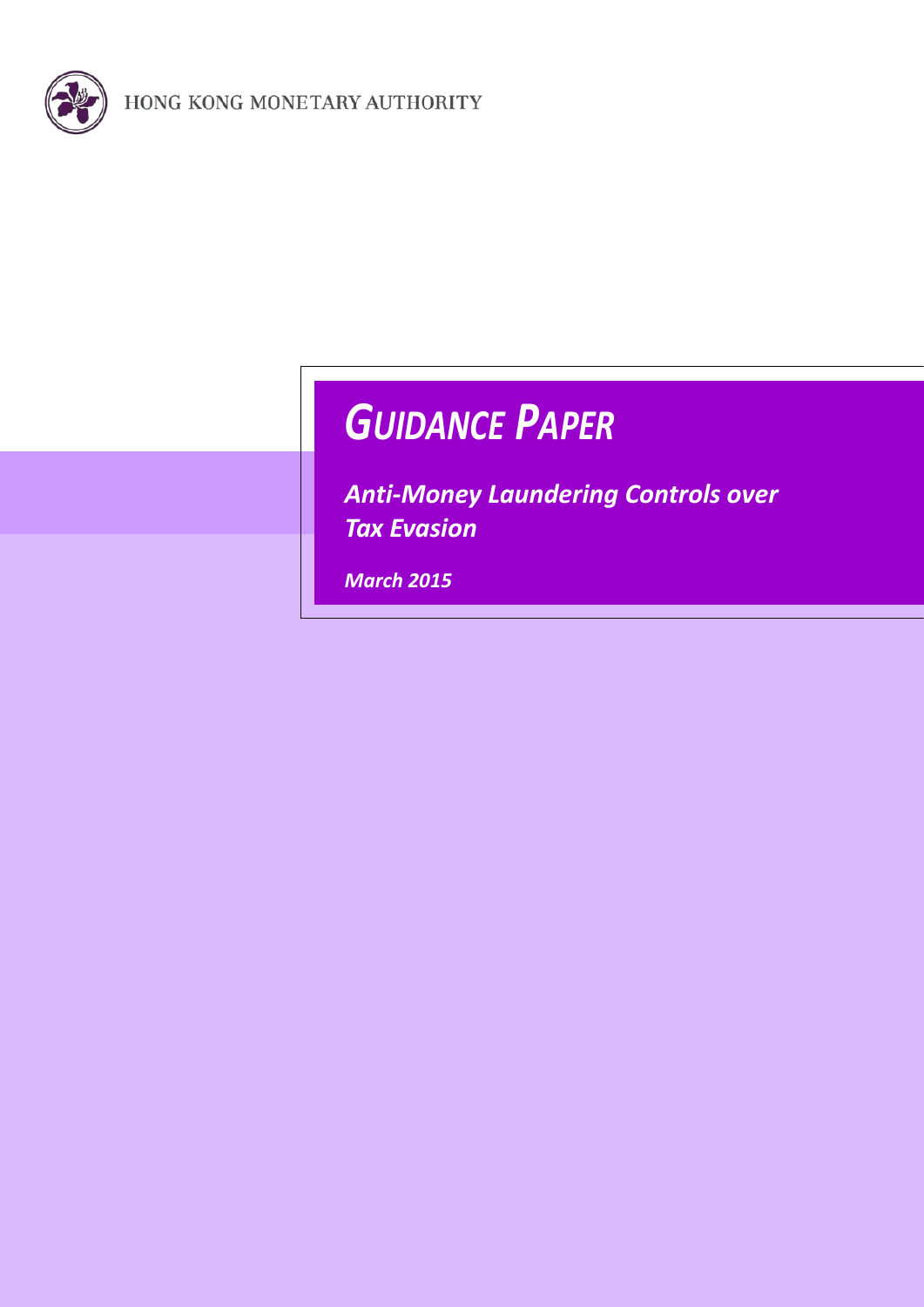# **1 Background**

- *1.1* Increasing levels of globalisation have facilitated the ease by which taxpayers may manage investments, particularly through financial institutions outside their country of residence. The Organisation for Economic Co-operation and Development ("OECD") has assessed that vast amounts of money are kept offshore and are untaxed. Tax evasion<sup>[1](#page-0-0)</sup> has become a serious problem for jurisdictions all over the world, which have a shared interest in maintaining the integrity of their financial and tax systems. Critical in the fight against tax evasion is the requirement for a robust set of anti-money laundering ("AML") control systems, including customer due diligence ("CDD") procedures, which identify risks of tax evasion and lead to the application risk-based measures to manage those risks.
- *1.2* Hong Kong is fully committed to safeguarding its financial system from being used to facilitate tax evasion. It has long been the position of the Hong Kong Monetary Authority ("HKMA") that it is important for authorized institutions ("AIs") to act prudently in the conduct of their customer relationships and not, knowingly or deliberately, aid and abet tax evasion, or facilitate the laundering of the proceeds of tax evasion, by their customers.
- *1.3* The HKMA has communicated the clear requirement that AIs should put in place appropriate systems and controls to combat tax evasion in circulars dated 17 June 2009 and 7 June 2013, and highlighted those requirements during AML seminars held in 28 and 30 October 2013 (relevant materials could be found on the HKMA's website: [http://www.hkma.gov.hk\)](http://www.hkma.gov.hk/).
- *1.4* This guidance paper aims to assist AIs in meeting the legal and regulatory obligations under the Anti-Money Laundering and Counter-Terrorist Financing (Financial Institutions) Ordinance ("AMLO") and implement effective measures to mitigate their money laundering ("ML") risks in respect of tax evasion. Although this paper does not form part of the Guideline on Anti-Money Laundering and Counter-Terrorist Financing (for Authorized Institutions) ("AMLO

<span id="page-1-0"></span><sup>1</sup> OECD defines "tax evasion" in its glossary as "*[a] term that is difficult to define but which is generally used to mean illegal arrangements where liability to tax is hidden or ignored, i.e. the taxpayer pays less tax than he is legally obligated to pay by hiding income or information from the tax authorities.*"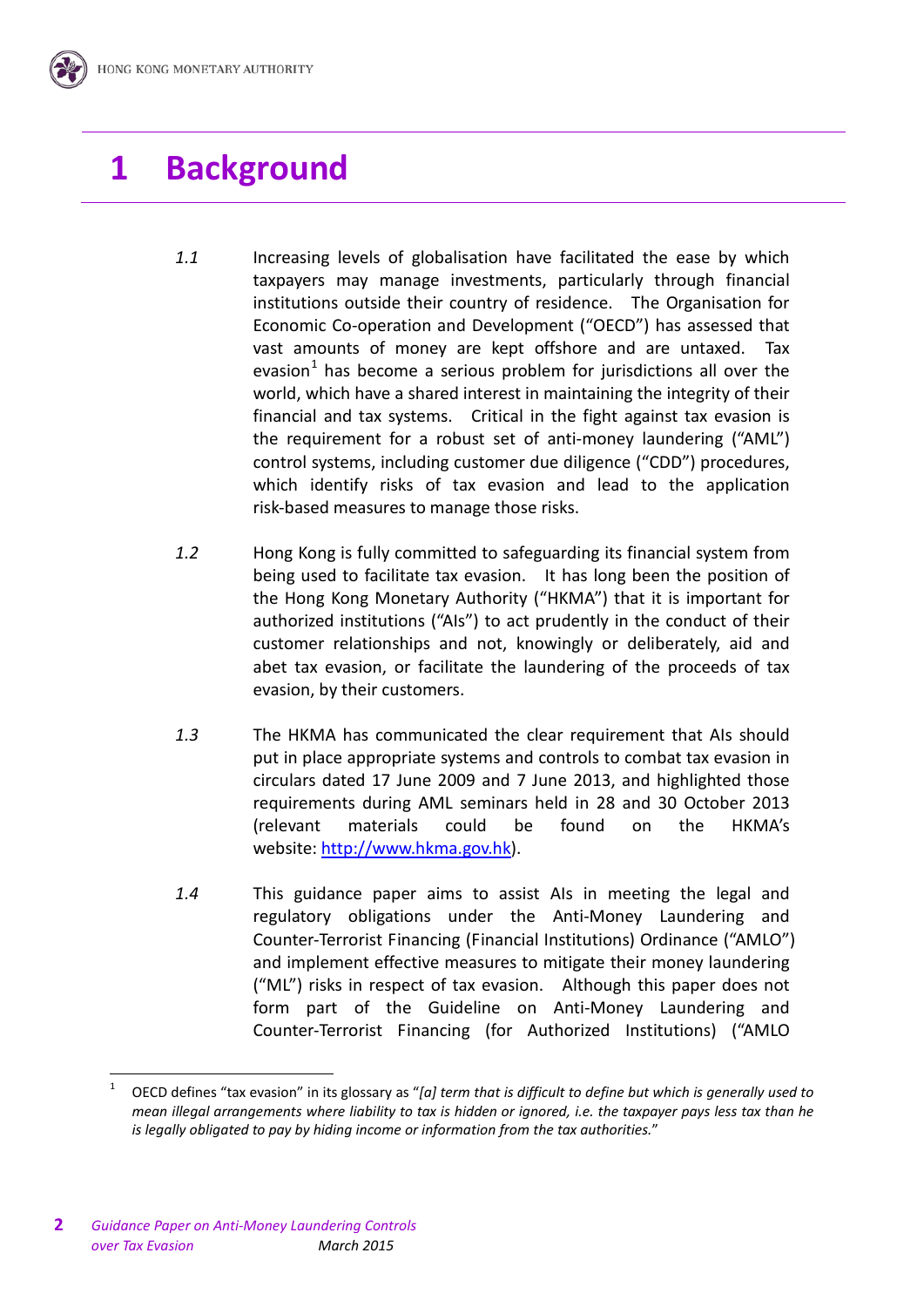Guideline"), the HKMA expects every AI to give full consideration to the adoption of the practices described in this paper, where necessary, to improve their AML and counter-terrorist financing ("CFT") systems, taking into account their ML risks in respect of tax evasion.

*1.5* The contents of this guidance paper are neither intended to, nor should be construed as, an exhaustive list of the means of meeting AIs' statutory and regulatory requirements, and should be read in conjunction with the existing and applicable laws, guidelines and guidance papers.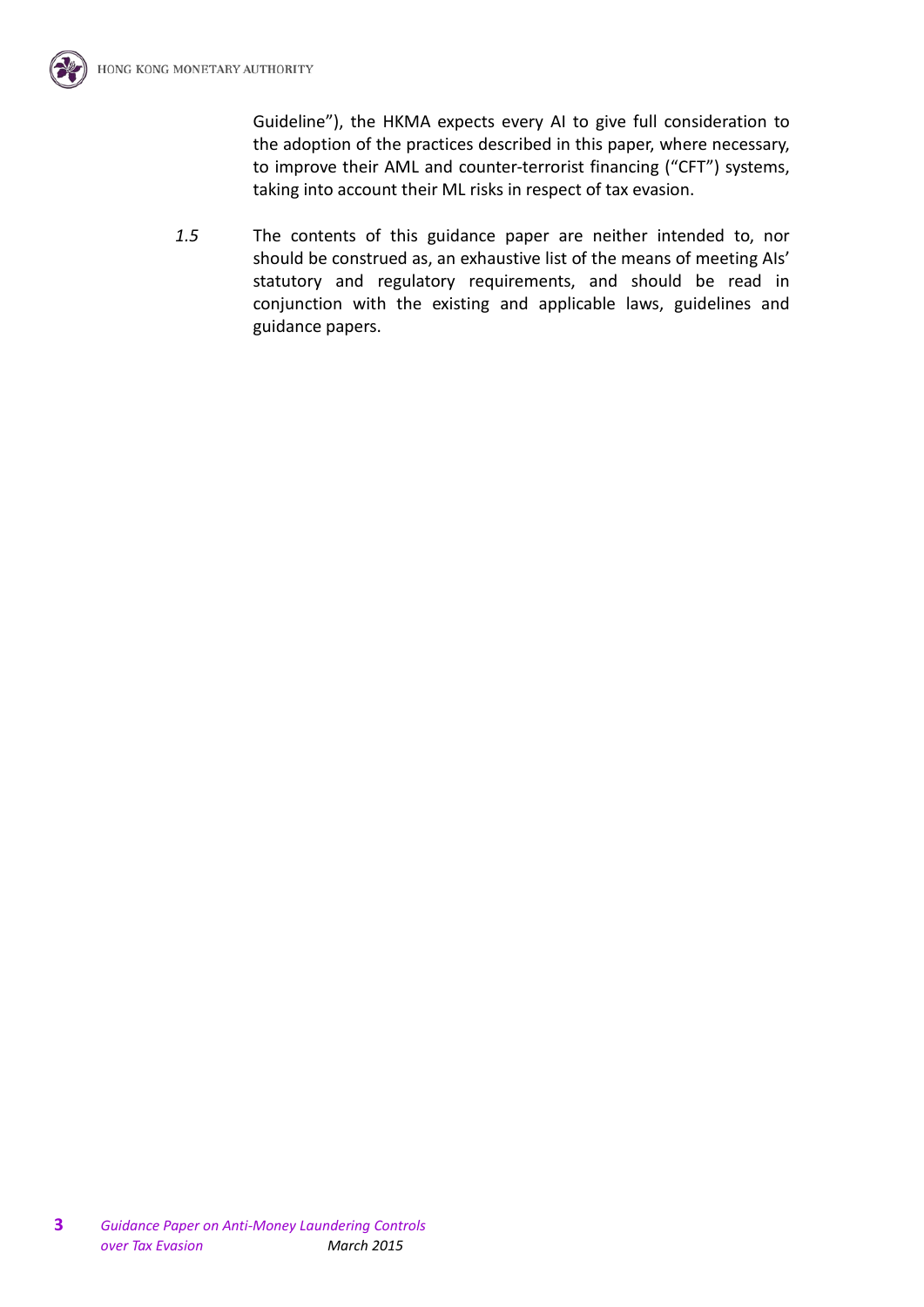# **2 Tax Evasion**

# **Legal Status in Hong Kong**

- [2](#page-1-0).1 The AMLO<sup>2</sup> defines "money laundering" as "*an act that is intended to have the effect of making the proceeds of an indictable offence not to appear so*"[3](#page-3-0) . Tax evasion constitutes an indictable offence in Hong Kong<sup>[4](#page-3-1)</sup>, therefore the requirements stipulated in the AMLO and AMLO Guideline are equally applicable to tax evasion. Similar to other ML risks, AIs should ensure that tax evasion-related risks are adequately assessed and where they exist, care is taken to ensure that AML controls can effectively mitigate these risks.
- 2.2 In view of the above, the statutory requirement<sup>[5](#page-3-2)</sup> to make a disclosure to the Joint Financial Intelligence Unit ("JFIU"), where AIs have knowledge or suspicion of any tax evasion-related activity is also applicable.

#### **Governance and Risk Culture**

*2.3* The HKMA expects senior management to take responsibility for ML risk management, which includes understanding the risks that may arise from tax evasion and ensuring the risks are managed effectively by establishing a strong AML compliance culture<sup>[6](#page-3-3)</sup>. This involves senior management setting the tone from top, which in practical terms means developing a clear risk appetite, while also embedding a culture of ethical behaviour at both the institution and individual staff levels in which the failure to effectively manage and mitigate ML risks is not acceptable.

<span id="page-3-1"></span>

<span id="page-3-0"></span><sup>&</sup>lt;sup>2</sup> AMLO (Cap. 615) came into effect on 1 April 2012<br>
<sup>3</sup> See Schedule 1 to the AMLO<br>
<sup>4</sup> Section 82 of the Inland Revenue Ordinance, Cap. 112<br>
<sup>5</sup> Section 25A of the Organized and Serious Crimes Ordinance, Cap. 455<br>
<sup>6</sup>

<span id="page-3-3"></span><span id="page-3-2"></span>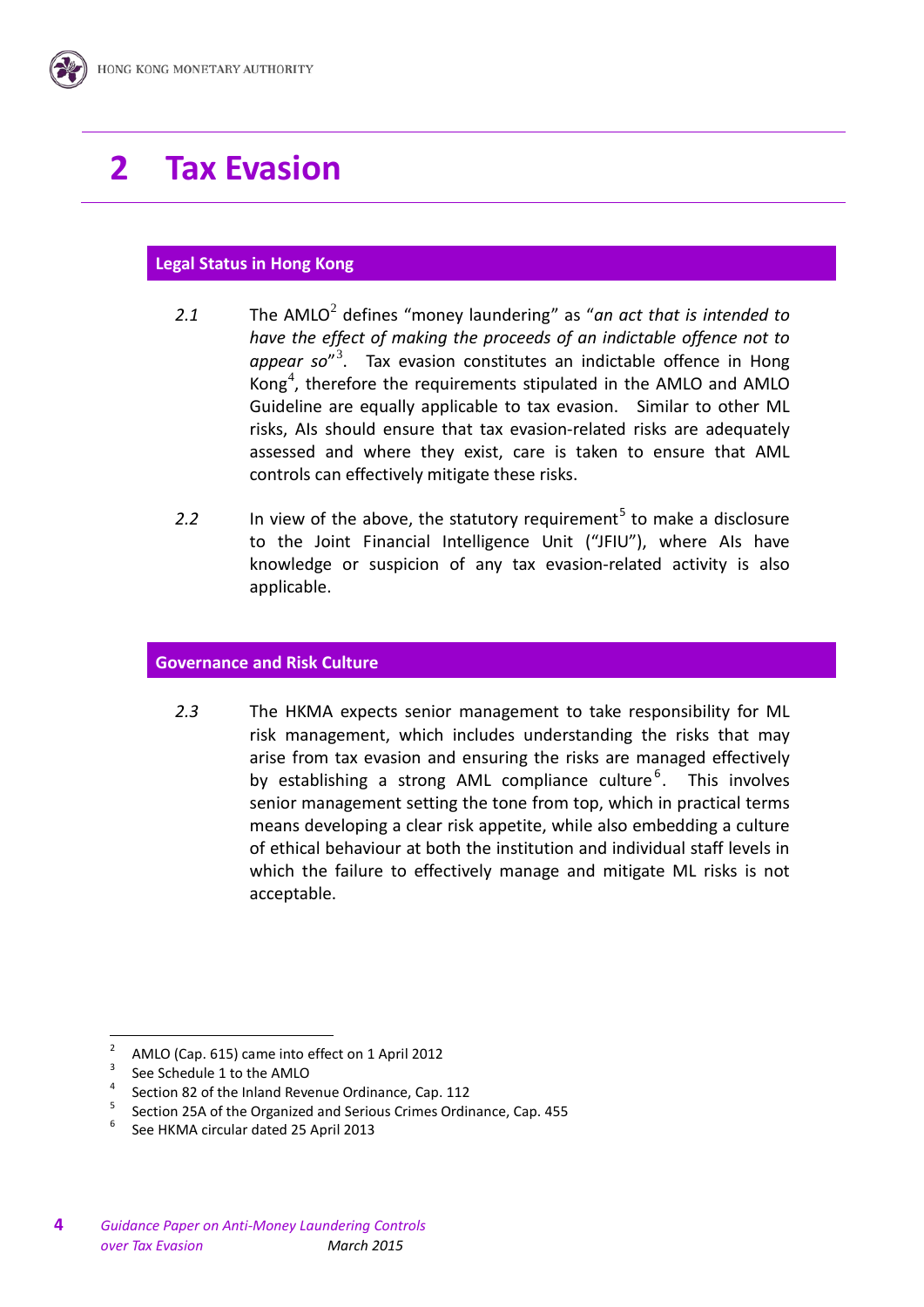

*2.4* Staff members of an AI should act with integrity, due skill, care and diligence in carrying out their AML/CFT roles and responsibilities, and AIs should take steps to ensure that employees fully recognize their personal accountability in this respect<sup>[7](#page-3-0)</sup>. Als are expected to monitor staff adherence during the course of their work and establish procedures for investigating any apparent instances of unethical behaviour and failure to meet compliance requirements. AIs should also, for example, manage the risk of staff being rewarded for taking unacceptable risks by ensuring that standards of ethical behaviour and poor compliance records are taken into account in staff appraisals and performance-related variable remuneration<sup>[8](#page-4-0)</sup>.

#### **Risk Assessment – The Road Map of the AML/CFT System**

- *2.5* Money laundering and terrorist financing ("ML/TF") risk assessment is central to the design of AML/CFT policies, procedures and controls ("AML/CFT system") and is essential to the effective application of the risk-based approach.
- *2.6* To ensure the ongoing effectiveness of the AML/CFT system, AIs should also be alert to new and aggravated ML/TF threats as well as international and regulatory developments that might affect their operations, such as tax evasion. AIs should vigilantly assess the possible impact of such developments and the ML/TF risks they present.
- 2.7 Als are required to identify, assess and understand their ML/TF risks<sup>[9](#page-4-1)</sup>. At a minimum, the HKMA expects that AIs should document their ML/TF risk assessment at both the institutional level and the customer level, and the rationale behind each assessment. The ML/TF risk assessment performed should take into account relevant risk factors, having regard to Chapters 2 and 3 of the AMLO Guideline. Potential risks include the risk of tax evasion, which, if identified, should be given due consideration as part of all relevant risk-based controls. Tax evasion-related risk factors are expected to include, for example:
	- (a) at the customer level, the nature and location of customers' activities and other indicators that suggest that customers may be concealing (or seeking to conceal) their taxable assets; and

<sup>7</sup> See HKMA Supervisory Policy Manual CG-6 "Competence and Ethical Behaviour"

<span id="page-4-0"></span>See HKMA Supervisory Policy Manual CG-5 "Guideline on a Sound Remuneration System"

<span id="page-4-2"></span><span id="page-4-1"></span>See HKMA circular on "FATF Risk-Based Approach Guidance for the Banking Sector and Money Laundering and Terrorist Financing Risk Assessment" dated 19 December 2014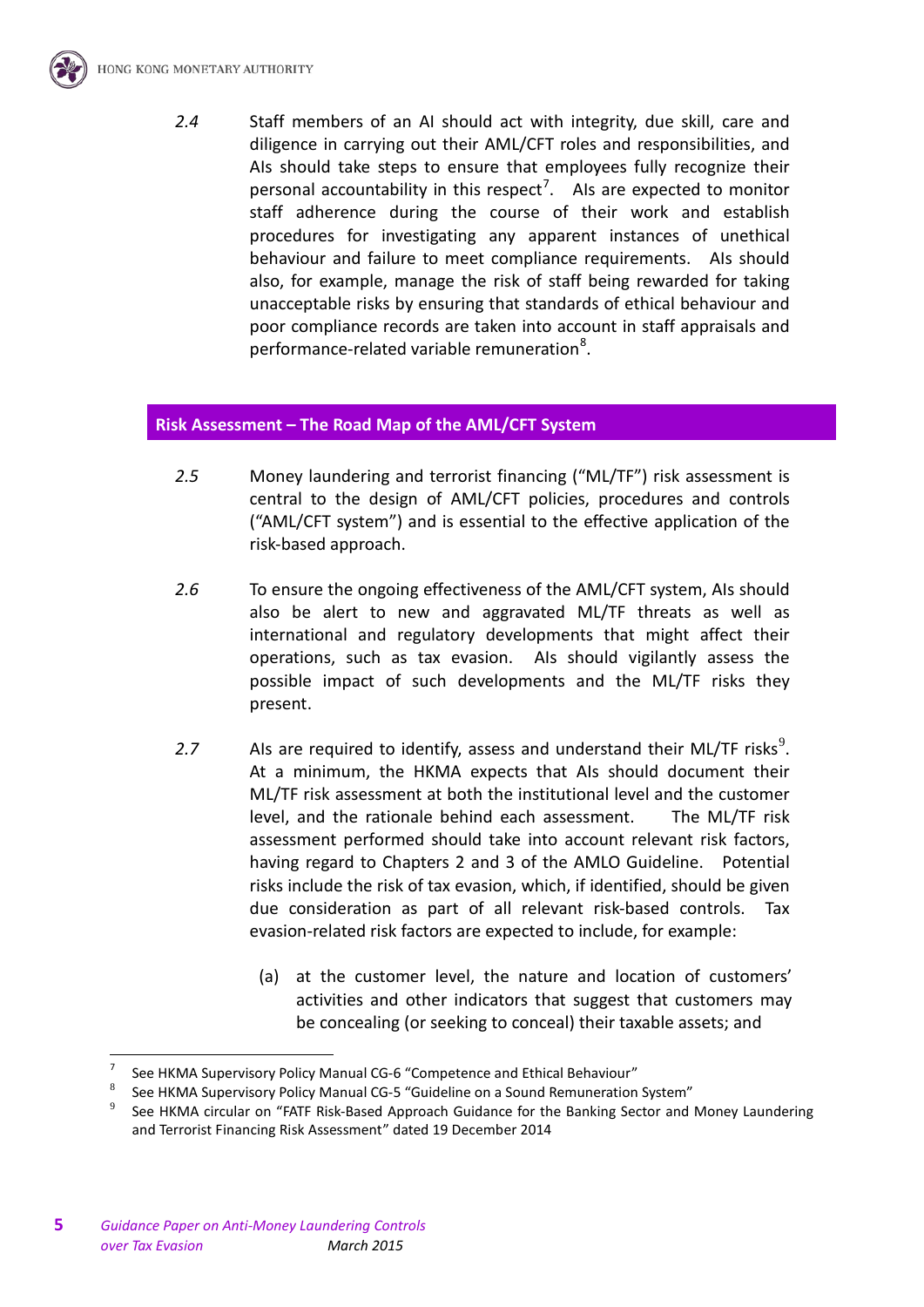

- (b) at the institutional level, the nature of the services provided and the customer base. For example, tax evasion may occur across all areas of an AI's businesses or various types of customers, but tax evasion-related risks are more likely to feature as an ML risk factor in the context of private banking, wealth management, or corporate banking. As a general proposition, it is expected that AIs providing such services are also more likely to have access to more information about a customer given the nature of the relationship, than AIs providing retail banking services only.
- *2.8* Therefore, senior management should critically review whether tax evasion-related risks have been adequately identified and properly assessed through the AI's ML/TF risk assessment process. AIs should then determine, based on the results of their ML/TF risk assessment, the applicable measures to mitigate the tax evasion-related risks. It is important to note that there is no one-size-fit-all model and the HKMA does not mandate any specific measure to mitigate this particular ML risk.
- *2.9* AIs should also establish adequate policies and procedures which should reflect both the assessed tax evasion-related risks and the complexity of their operations. The policies and procedures should provide sufficient detailed guidance and be customised for tax evasion-related risks where appropriate. Where there are identified ML risks related to tax evasion, the HKMA will expect more details or "granularity". In particular, the HKMA will look at how the AI's policies and procedures specifically address risks that have been identified, including the actions that should be taken, and a clear internal escalation and review procedure to guide handling staff.

# **CDD Process**

*2.10* Like other ML/TF risks, mitigation of tax evasion-related risks can be achieved through effective application of risk-based CDD. The potential tax evasion-related risks of each customer should be assessed during the account opening stage. The information obtained in the course of standard CDD processes may be sufficient to identify and assess the tax evasion-related risks of some customers, however, there may be cases where enhanced checking should be conducted or additional information on a customer's tax status should be obtained.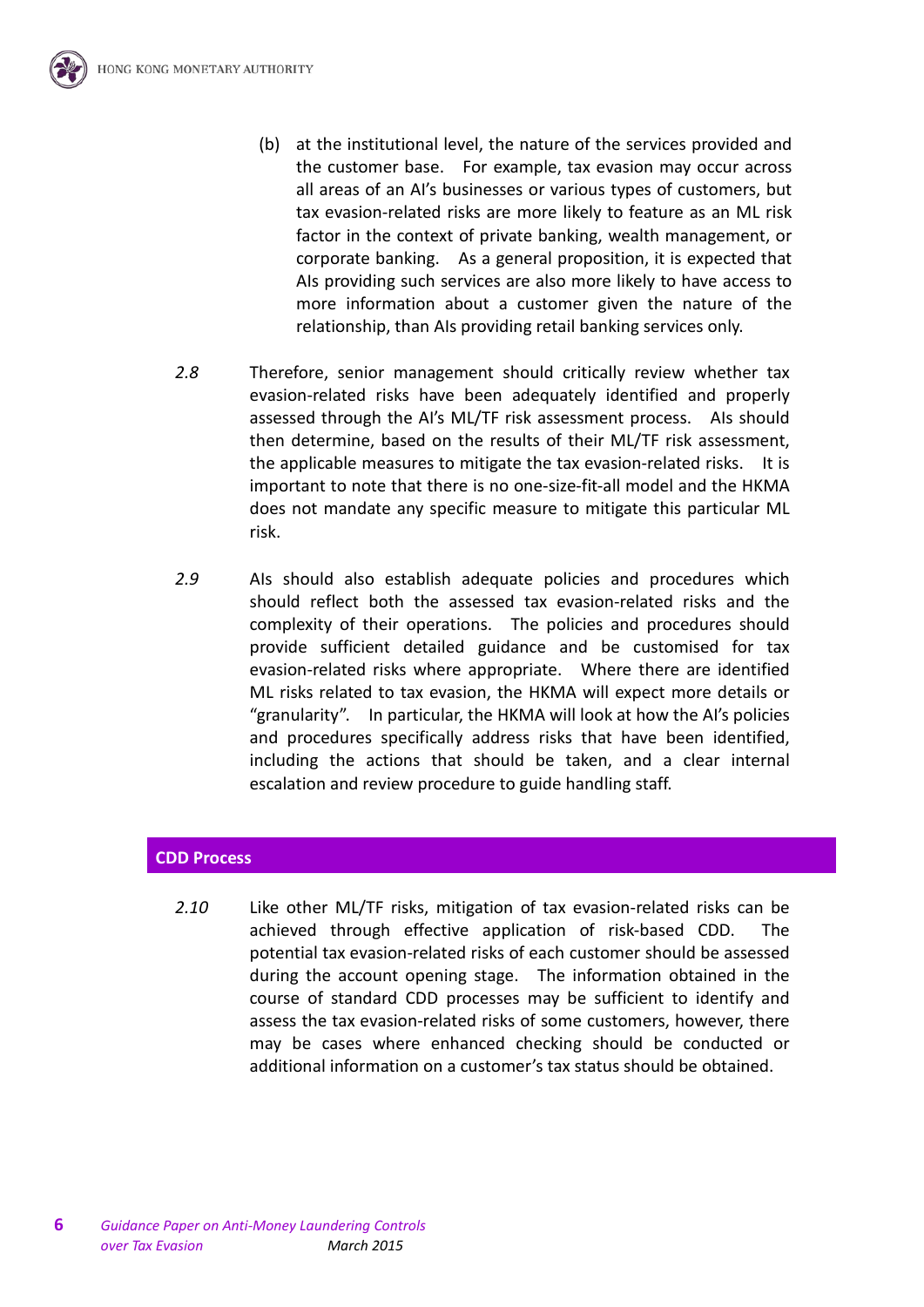

- *2.11* AIs may, for example, obtain voluntary disclosures or declarations from customers assessed as posing an elevated risk of tax evasion, including signing declarations to confirm that they have, to the best of their knowledge, not committed or been convicted of tax crimes. AIs may also develop questionnaires or surveys for different types of customers, as part of CDD processes to assess customers' tax-risk profiles. Additional steps should be taken if the AI doubts the veracity or reliability of such information obtained. For the avoidance of doubt, such disclosures or declarations are not mandatory, but merely reflect one approach that may be adopted by AIs. Disclosures and declarations may also cover more than one area of risk – for example, AIs may cover other crimes (or crime generally) in such declarations to address other ML risks in addition to tax evasion-related risk.
- *2.12* When constructing a customer's tax-risk profile and assessing the customer's potential tax evasion-related risk, AIs should take into account relevant red flag indicators, a non-exhaustive list of which is provided in *Annex* for reference. AIs should consider which of the suggested red flags in *Annex*, and any additional indicators/risk factors, may be appropriate for them to adopt, having regard to the nature and scale of their businesses and particular scenarios. While an individual red flag may not in itself be indicative of tax evasion, AIs should be alert to the possibility of tax evasion where red flags are identified, particularly where multiple red flags occur with the same customer.
- *2.13* Where red flags arise, AIs should consider whether it is appropriate to obtain further information to ascertain whether a legitimate explanation exists for the red flag and therefore allay the concern. A simple response of 'tax planning' (or similar) is unlikely to constitute a sufficient explanation on its own and it may be appropriate to request the customer to confirm that professional advice<sup>[10](#page-4-2)</sup> has been obtained as to its legality.
- *2.14* To emphasise, a situation that constitutes a 'red flag' may not necessarily give rise to, or elevate, the risk of tax evasion. In particular, if there is a legitimate explanation for the red flag, then there may be no ML risk implications. *Annex* explains this further.

<span id="page-6-0"></span>Als may consider verifying the existence of the professional advice.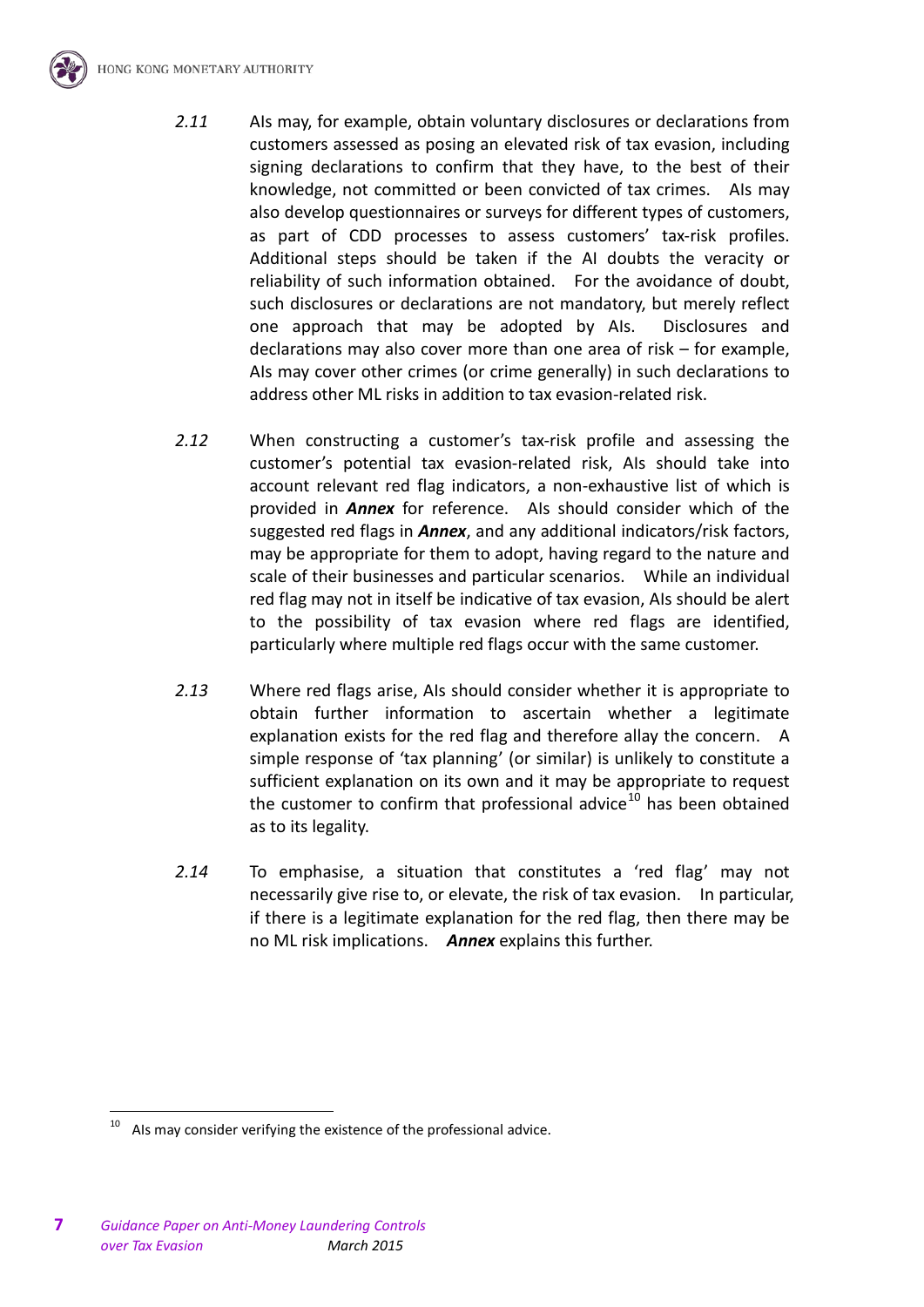

- *2.15* Where a customer is assessed to present a higher tax evasion-related risk, enhanced due diligence measures should be applied with reference to paragraph 4.11.1 of the AMLO Guideline. In the context of tax evasion, this may include, for example:
	- (a) obtaining additional information on the customer and the nature of the relationship, to undertake a more comprehensive assessment of the tax evasion risk profile;
	- (b) asking the customer to provide information that his/her tax affairs are in order and that assets/income have been declared;
	- (c) obtaining approval from the AI's senior management;
	- (d) conducting enhanced monitoring; or
	- (e) if deemed necessary, imposing additional controls to manage the risk while the review is being undertaken.

#### **Foreign Tax Offences**

- *2.16* AIs should note that under section 25(4) of the Organized and Serious Crimes Ordinance (Cap. 455), "*references to an indictable offence include reference to conduct which would constitute an indictable offence if it had occurred in Hong Kong"*. In this respect, the scope of offences that would be caught under Hong Kong law is wide, and therefore AIs should be vigilant to both domestic and foreign tax offences.
- *2.17* Although AIs are not expected to determine whether a customer is fully compliant with tax obligations globally, AIs are required nevertheless to determine whether there are tax evasion-related risks, or whether there is suspicion that the assets of a particular customer arose from tax evasion, irrespective of where the offence takes place. Where there are such risks that cannot be mitigated through enhanced due diligence measures, AIs should not enter into a business relationship with that customer. These principles apply equally to existing relationships, which where suspicion arises, should be subject to appropriate risk-based due diligence measures, including for example, enhanced monitoring.
- *2.18* Similar to other AML/CFT controls, AIs incorporated in Hong Kong should put in place a group tax-related control policy to ensure that all of their branches and subsidiary undertakings have in place proper controls, taking into account the local requirements and the provisions of section 22 of Schedule 2 to the AMLO. This may be done as part of a group AML/CFT policy or separate tax-related controls.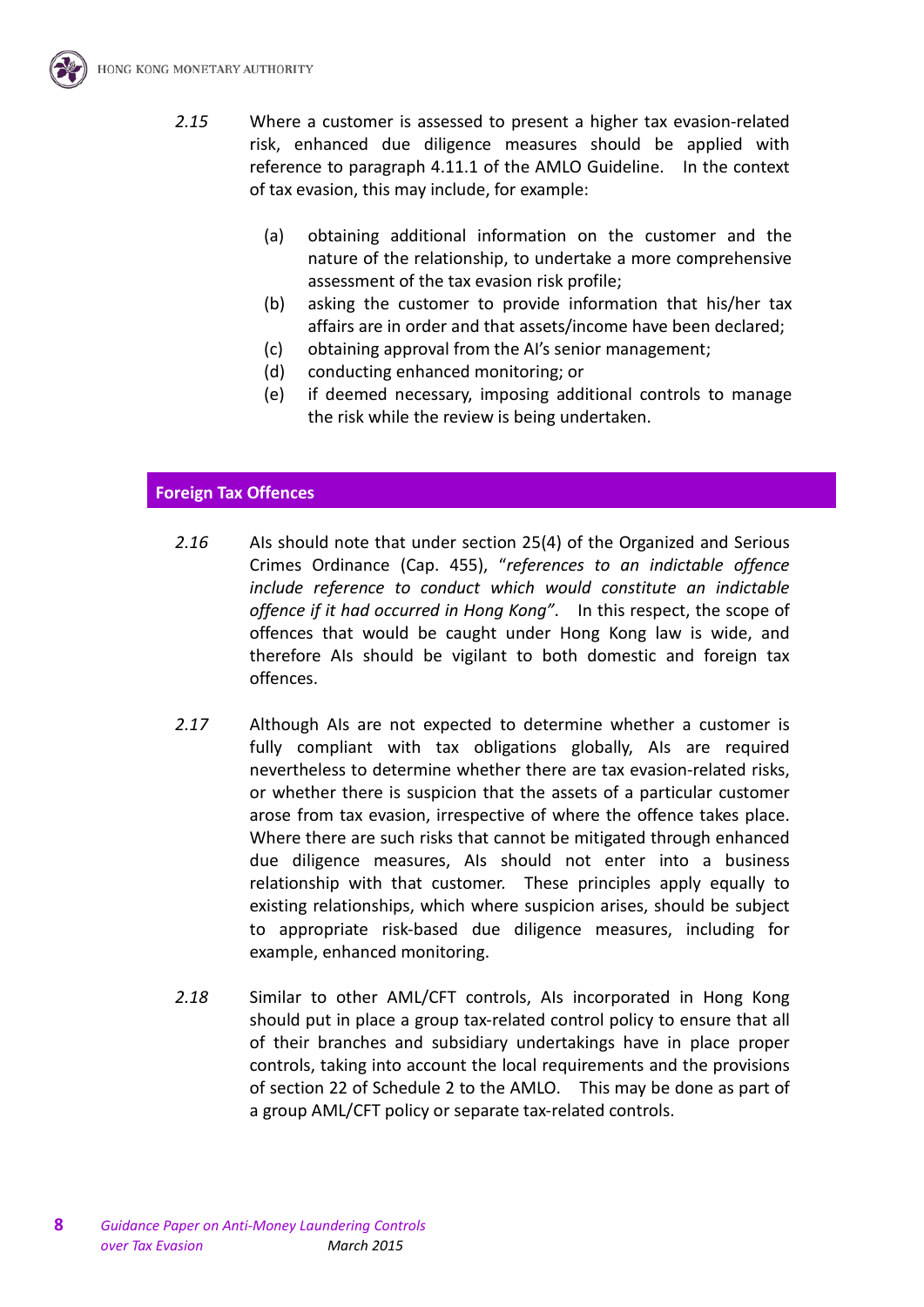### **Voluntary Tax Compliance Programme**

- *2.19* Voluntary Tax Compliance ("VTC") programmes refer to any programme that is designed to facilitate legalisation of the taxpayer's situation vis-à-vis funds or other assets that were previously unreported or incorrectly reported. Many countries have introduced VTC programmes for a variety of purposes including: raising tax revenue; increasing tax honesty and compliance; and/or facilitating asset repatriation for the purpose of economic policies, especially when the country is in an economic crisis. Such programmes come in a variety of forms and may involve voluntary disclosure mechanisms, tax amnesty incentives and/or asset repatriation.
- 2.20 The FATF has recognised<sup>[11](#page-6-0)</sup> the potential for VTC programmes to be abused by criminals for the purpose of moving funds. The level of potential ML/TF risk varies greatly, depending on the characteristics of the particular VTC programme being implemented. In general, a programme that is being used solely for the purpose of allowing taxpayers to voluntarily correct tax reporting information might not carry a significant ML/TF risk. However, the ML/TF risk may be greater when the programme fully or partially incorporates elements of tax amnesty or asset repatriation.
- *2.21* While there is no specific obligation for AIs to enquire whether any of their customers are participating in VTC programmes, such information may come from the customers directly or from the AIs own enquiries subject to the level of CDD performed. Where an AI knows a customer has participated in such a programme, or the customer states the intention to participate, the AI should consult its internal and (where necessary) external advisors to determine the documents and information that should be obtained from the customer.

#### **Ongoing Review of Customer Tax Evasion Risk Profile**

*2.22* Ongoing CDD requirements, including the updating of customer risk assessment, are equally applicable for tax evasion-related risks. AIs should be aware that the tax transparency cycle is dynamic and a customer's tax-risk profile may change over the course of a business relationship. Therefore, risk-based ongoing monitoring of the customer's behaviour or any other trigger event, may also lead to a reassessment of the customer's tax evasion risk profile. Customers

<span id="page-8-0"></span> <sup>11</sup> Managing the AML/CFT Policy Implications of VTC Programmes, October 2012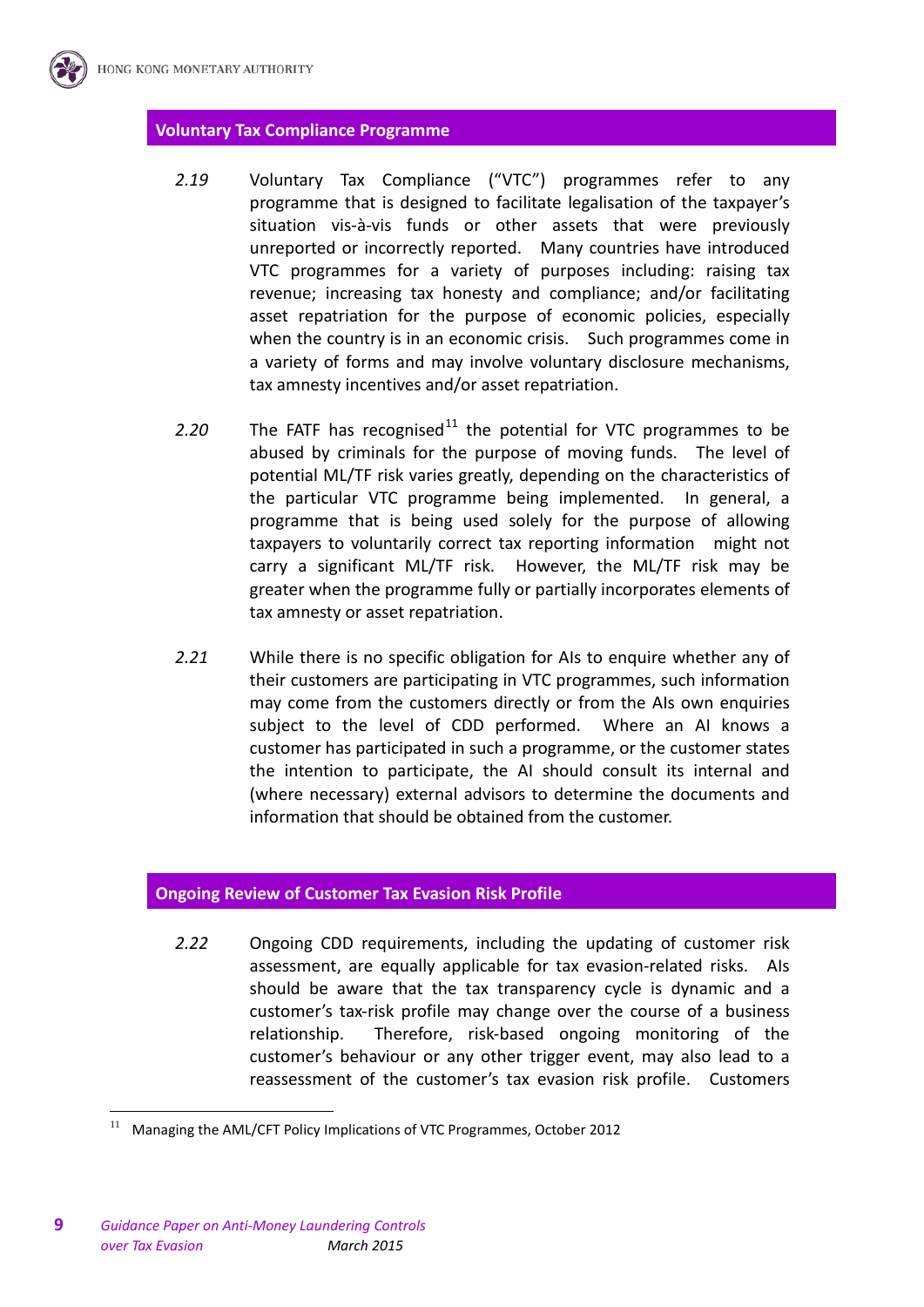presenting a high risk of tax evasion should be subject to periodic reviews in accordance with the requirements set out in the AMLO Guideline.

#### **Suspicious Transaction Reporting**

*2.23* AIs should follow the guidance for suspicious transaction reporting provided in Chapter 7 of the AMLO Guideline and the Guidance Paper on Transaction Screening, Transaction Monitoring and Suspicious Transaction Reporting published in December 2013.

#### **Training**

- *2.24* Training is an essential element of an effective control system to prevent and detect tax evasion. AIs should provide appropriate and adequate staff training by reference to Chapter 9 of the AMLO Guideline so that staff members understand what they need to do in carrying out their particular roles. AIs may deliver standalone training on tax evasion-related risks (for example, to relationship managers or equivalent and their supervisors) or as part of more general AML/CFT and financial crime training, according to the assessed risks as well as the seniority and position of staff.
- *2.25* Red flag indicators and common tax evasion typologies should be covered in the training. Staff should also understand their obligations, when and how to escalate any tax evasion-related suspicious activities for management's review, including suspicions that may give rise to the filing of STRs. AIs are also reminded of the regulatory expectation to include training on professional ethics as part of the induction course provided for all newly recruited staff members and during regular communication with their staff members to reinforce staff members' level of awareness. AIs should be satisfied these obligations are understood, for example through testing.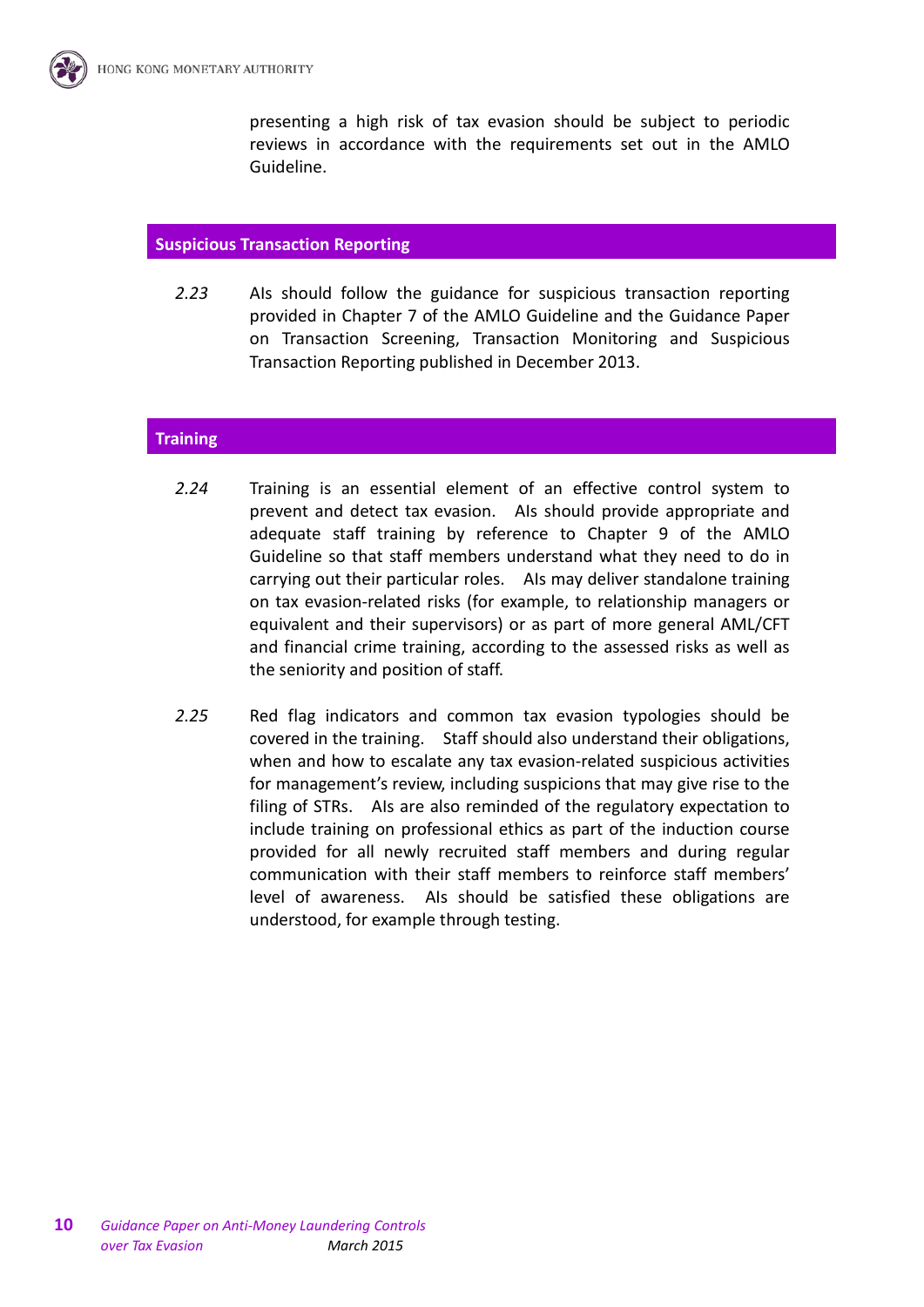#### **Independent Reviews**

- 2.26 The HKMA places great importance on independent reviews<sup>[12](#page-8-0)</sup> in helping AIs to manage ML/TF risks and sustain an effective AML/CFT system to avoid compliance, legal and reputational risks. Where tax evasion-related risks have been identified, AIs should ensure that independent review and assessment of the AML/CFT systems are conducted at appropriate intervals to ensure that implementation is effective and as a result, the risks are adequately mitigated. The independent reviews may be conducted as part of an overall AML/CFT internal audit or one more targeted at tax evasion-related risk.
- *2.27* The frequency or coverage of independent reviews should be based on AIs' assessment of tax evasion-related risks. Depending on the circumstances, areas that should be routinely covered in independent reviews include:
	- (a) review the risk identification and assessment process: e.g. factors which are taken into consideration, whether risk assessments lead to an escalation, determination of AIs' risk appetite, and whether the action taken in the course of escalation is consistent with the AIs' risk appetite;
	- (b) identify any material system weaknesses, control deficiencies and corresponding opportunities for enhancements and report these to senior management and the board;
	- (c) proper documentation of processes related to tax evasion controls for record and future audit; and
	- (d) testing of identified controls and process, including the use of sampling and review of customer files, communications between customers and staff etc.

<span id="page-10-0"></span>Independent reviews may be conducted by internal audit, compliance or external audit.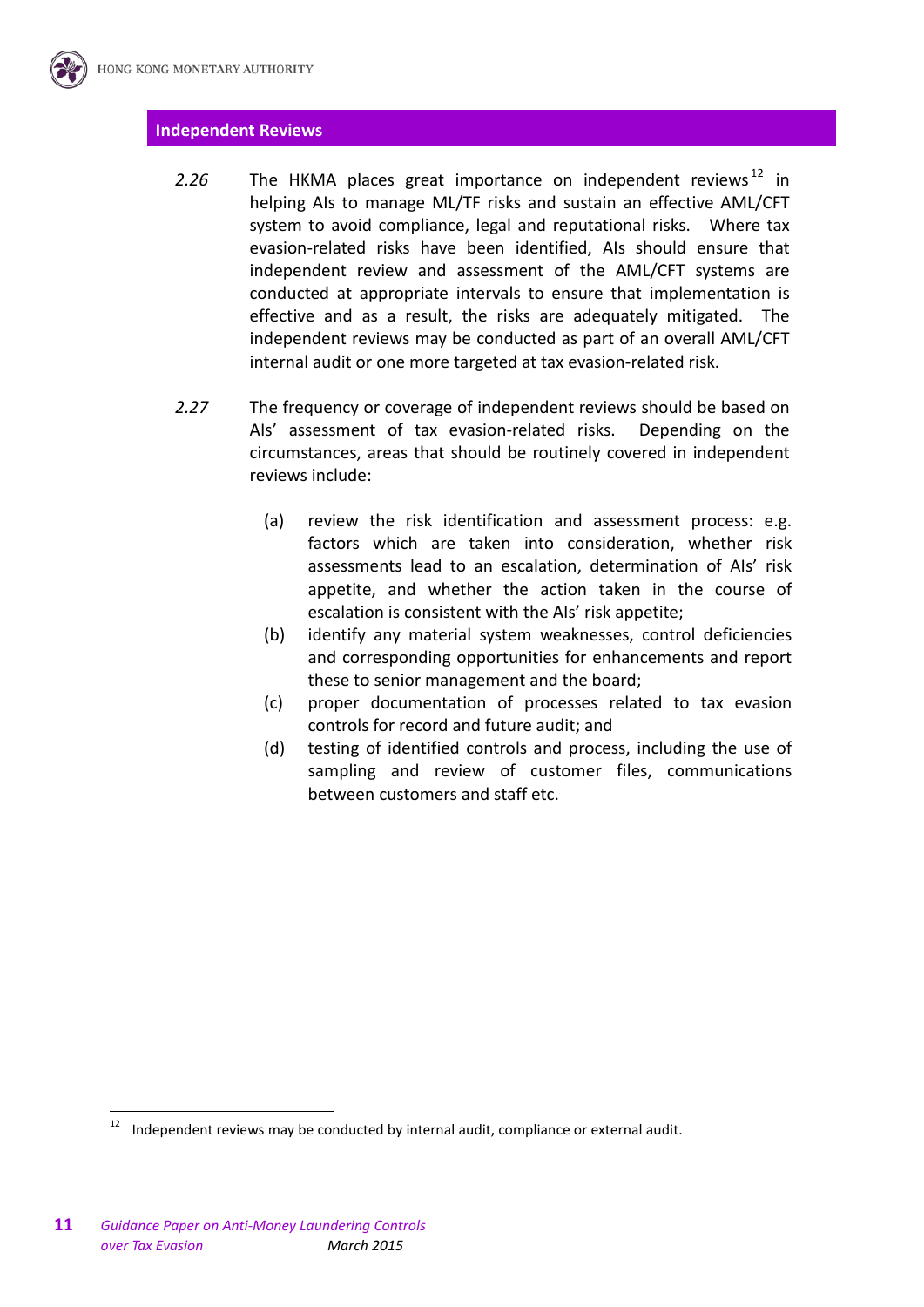# **Annex - Suggested Examples of Red Flag Indicators**

The following is a non-exhaustive list of indicia that can highlight tax evasion by a customer. These are suggestions only, and should be considered for implementation by individual AIs using a risk-based approach having regard to the nature and scale of their businesses and particular scenarios.

It should be borne in mind that there are many legitimate structures and transactions that may involve the use of entities located in low tax jurisdictions, which are complex, rely on cross border cash/capital transfers/flows or are designed for tax planning purposes. Understanding the commercial purpose for any structure or transaction is a key requirement. Ultimately, tax evasion typically involves concealment by a customer of its beneficial ownership and taxable assets, income or gains from relevant tax regulators. Conversely, transparency of the customer's affairs to relevant tax regulators reduces the likelihood of tax evasion.

### **1. Customer Structure**

- Uncommon customer structure or overly complex structure without a clear and legitimate commercial purpose or some reasonable justification
- Structures designed to conceal information or make it difficult for AIs to obtain certain information, such as beneficial owner information (e.g. trust or foundation established in a jurisdiction with no requirement to disclose beneficiaries)
- Customer has an unusually large number of private investment companies without valid reasons
- Establishment of operating company in another jurisdiction bearing the same name without a commercial justification
- Use of bearer share entity without a clear and legitimate commercial purpose or some reasonable justification
- Use of nominee directors/shareholders without a clear and legitimate commercial purpose or some reasonable justification
- Lack of professional tax advice to support any tax implications of complex structures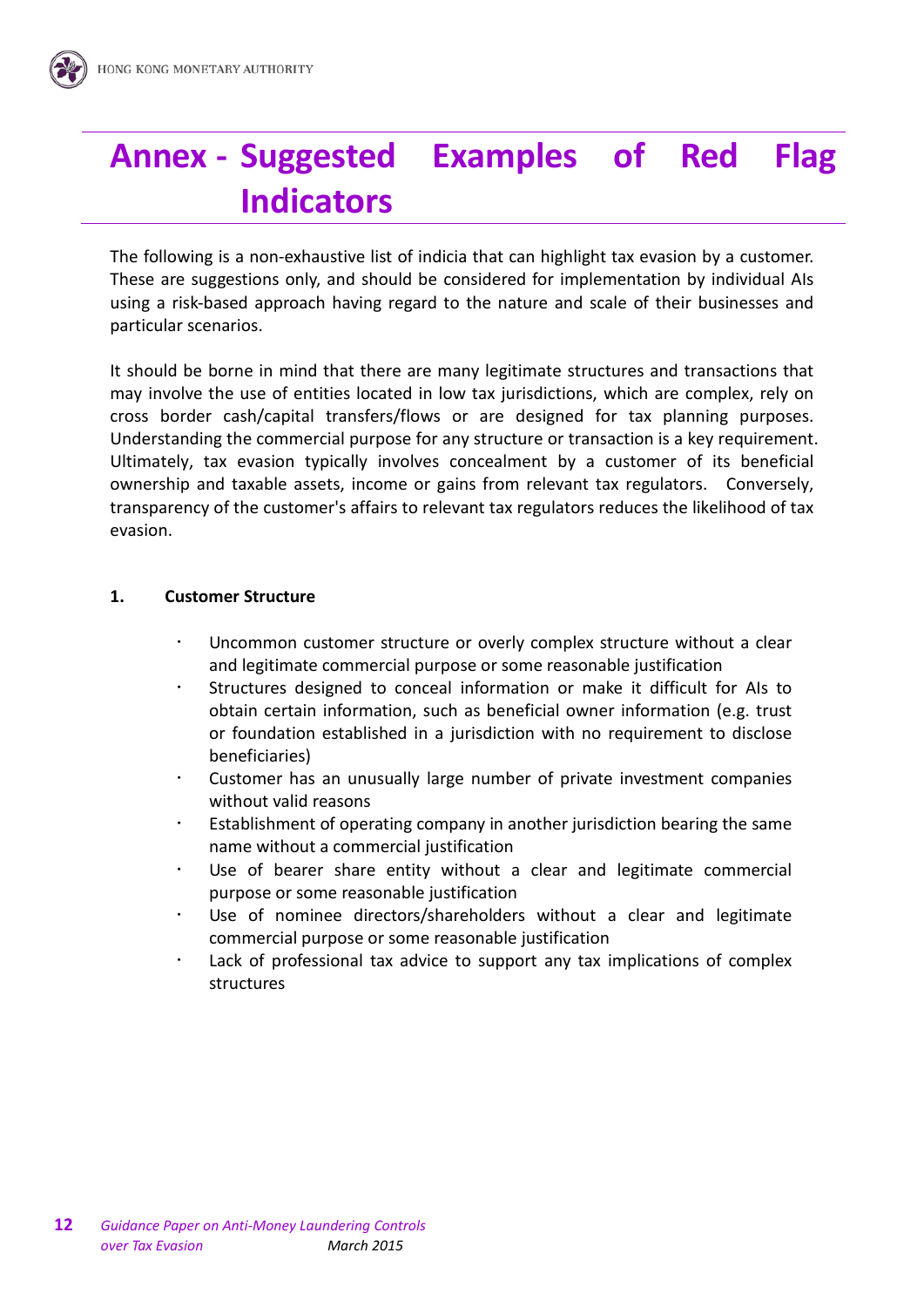

# **2. Suspicious Transactions**

- Transactions involving amounts just below reporting thresholds (i.e. structuring)
- Split transfers or cash withdrawals into amounts just below cash transaction reporting thresholds
- Fund withdrawals by legal representative without apparent business reason
- Frequent and substantial wire transfers from/to high tax jurisdiction without a legitimate commercial purpose
- Excessive withdrawals or deposits in which the origins are not justified or inconsistent with the purpose of the account, as documented in the customer file
- Deposit of funds into an account which are found to be under a nominee name
- Insufficient explanations with respect to the source and purpose of large cash withdrawals or receipts
- Under or overvaluing invoices
- Round-tripping or circular transactions where funds are reinvested into the original jurisdiction after being deposited in a foreign entity (often in a tax haven with no record keeping requirements)
- Transaction not commensurate with the known customer profile or structure

# **3. Customer's Identification Information**

- Failure to disclose dual citizenship<sup>[13](#page-10-0)</sup> or tax domicile
- Indicators of undisclosed nexus of customers e.g. phone numbers in different jurisdictions, place of issue of passport, regular payment patterns
- Business not located where the person lives without a legitimate commercial purpose
- A national or resident of a high tax risk jurisdiction
- A previous Hong Kong resident notifies the AI that he/she has emigrated (or is about to emigrate) to a higher tax jurisdiction, for example by notifying a change in his/her correspondence details of the new jurisdiction

# **4. Hold Mail**

- Request for hold mail service without satisfactory reasons
- Long established or even permanent hold mail agreements
- Request to have hardcopy documents retained for a short time only or personal collection with long time spans in between
- Hold mail not collected and the customer has not, to the AI's knowledge, visited Hong Kong for an extended period of time

While there is no requirement to disclose dual citizenship, this may come to AIs' attention during the course of the relationship.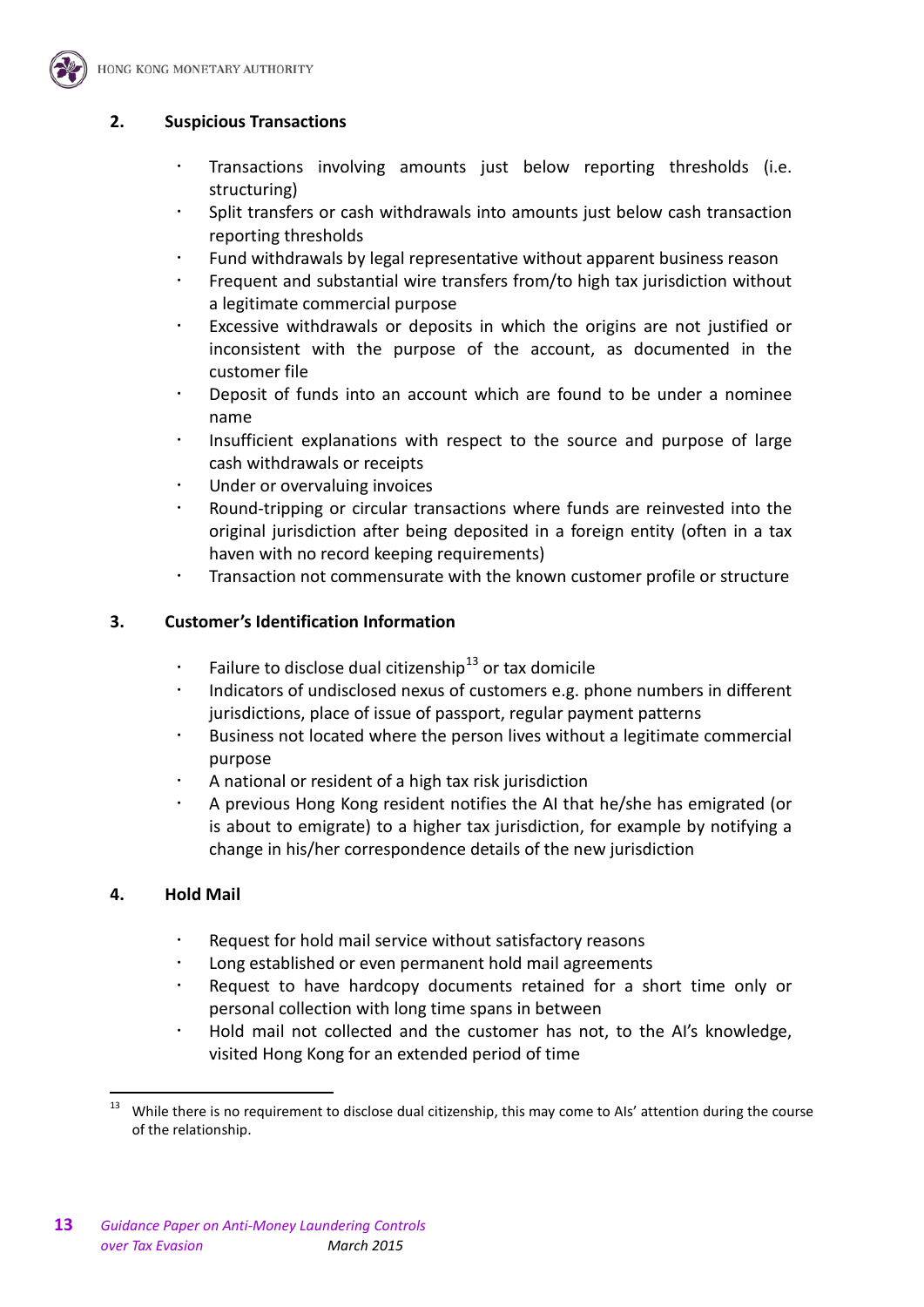

#### **5. Customer Interaction**

- Where a customer insists that he/she should not be contacted by the AI directly
- Customer refuses any form of contact or communication with the AI without a valid reason
- Account opening takes place when the customer is visiting the jurisdiction temporarily, without any apparent assets, liabilities or activities in the jurisdiction
- Account closure is suspected to be related to a situation where tax legislation is tightened or where the account is closed upon the AI's request of additional information on tax-related matters

#### **6. Customer Behaviour**

- Customer indicates that the company or the ultimate beneficial owner has not disclosed income or assets to tax authorities or has otherwise not complied with its tax obligations
- Customer's organisation structure and/or transactions are inconsistent with the documentation recorded on file
- Customer has expressed an interest in using an AI's products and services in order to conceal beneficial ownership of income and assets from tax authorities
- Customer opens an account in Hong Kong and funds are transferred from high tax jurisdictions or jurisdictions with recent material changes in the tax regime
- Customer indicates an unwillingness to accept an AI's terms and conditions with respect to tax reporting requirements
- Screening on the customer or connected parties results in negative tax-related news e.g., allegations of tax fraud or convictions on tax crime(s)
- Customer refuses to provide information requested by an AI in order to comply with the AI's international tax obligations, including tax status
- Customer has been identified as non-tax compliant in an AI's tax-related review
- Customer shows greater than normal interest in tax related topics or enquires about tax disclosure requirements in Hong Kong other than for legitimate tax planning purpose
- Customer shows concerns about regulatory reporting by the AI
- Customer identifies one or more transactions as having been undertaken to try and avoid taxes, or any other communication with customer gives rise to suspicion that the customer has undeclared funds or evades taxes
- Customer not interested in earning a return unless this appears to reflect a genuine conservative investment risk appetite